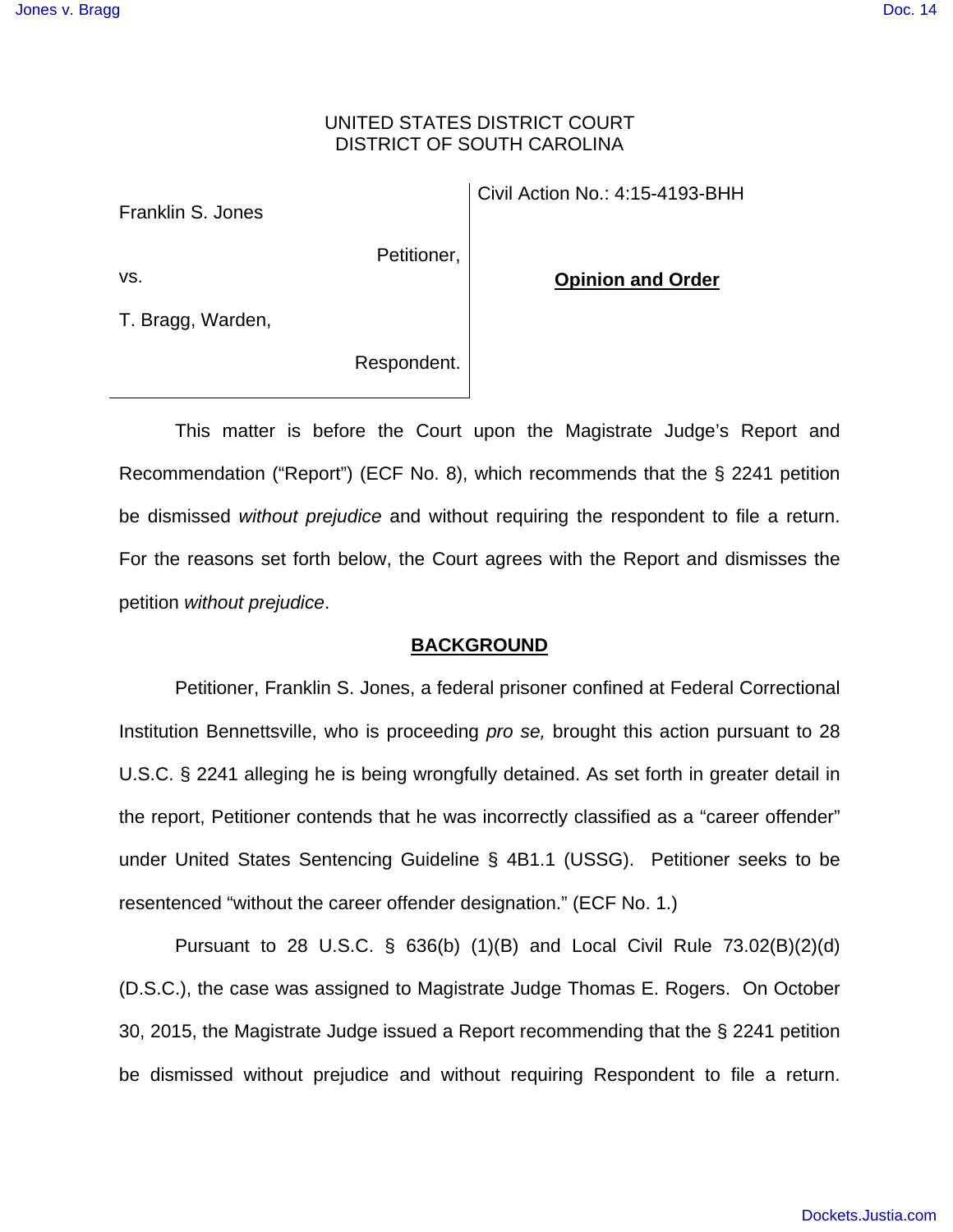Petitioner has filed no objections and the time for doing so expired on November 16, 2015.

#### **STANDARD OF REVIEW**

 The Magistrate Judge makes only a recommendation to the district court. The recommendation has no presumptive weight. The responsibility to make a final determination remains with the district court. *Mathews v. Weber*, 423 U.S. 261, 270– 71, 96 S.Ct. 549, 46 L.Ed.2d 483 (1976). The court is charged with making a *de novo*  determination of those portions of the Report to which specific objection is made, and the court may accept, reject, or modify, in whole or in part, the recommendation of the Magistrate Judge, or recommit the matter with instructions. 28 U.S.C. § 636(b)(1).

 The court is obligated to conduct a *de novo* review of every portion of the Report to which specific objections have been filed*. Id.* However, the court need not conduct a *de novo* review when a party makes only "general and conclusory objections that do not direct the court to a specific error in the magistrate's proposed findings and recommendations." *Orpiano v. Johnson*, 687 F.2d 44, 47 (4th Cir. 1982) ("[*D*]*e novo*  review [is] unnecessary in . . . situations when a party makes general and conclusory objections that do not direct the court to a specific error in the magistrate's proposed findings and recommendation."). Furthermore, in the absence of a timely filed, specific objection, the Magistrate Judge's conclusions are reviewed only for clear error. *See Diamond v. Colonial Life & Accident Ins. Co.*, 416 F.3d 310, 315 (4th Cir. 2005).

 After a careful review of the record, the applicable law, and the Report of the Magistrate Judge, the court finds no clear error. Accordingly, the court adopts and

2